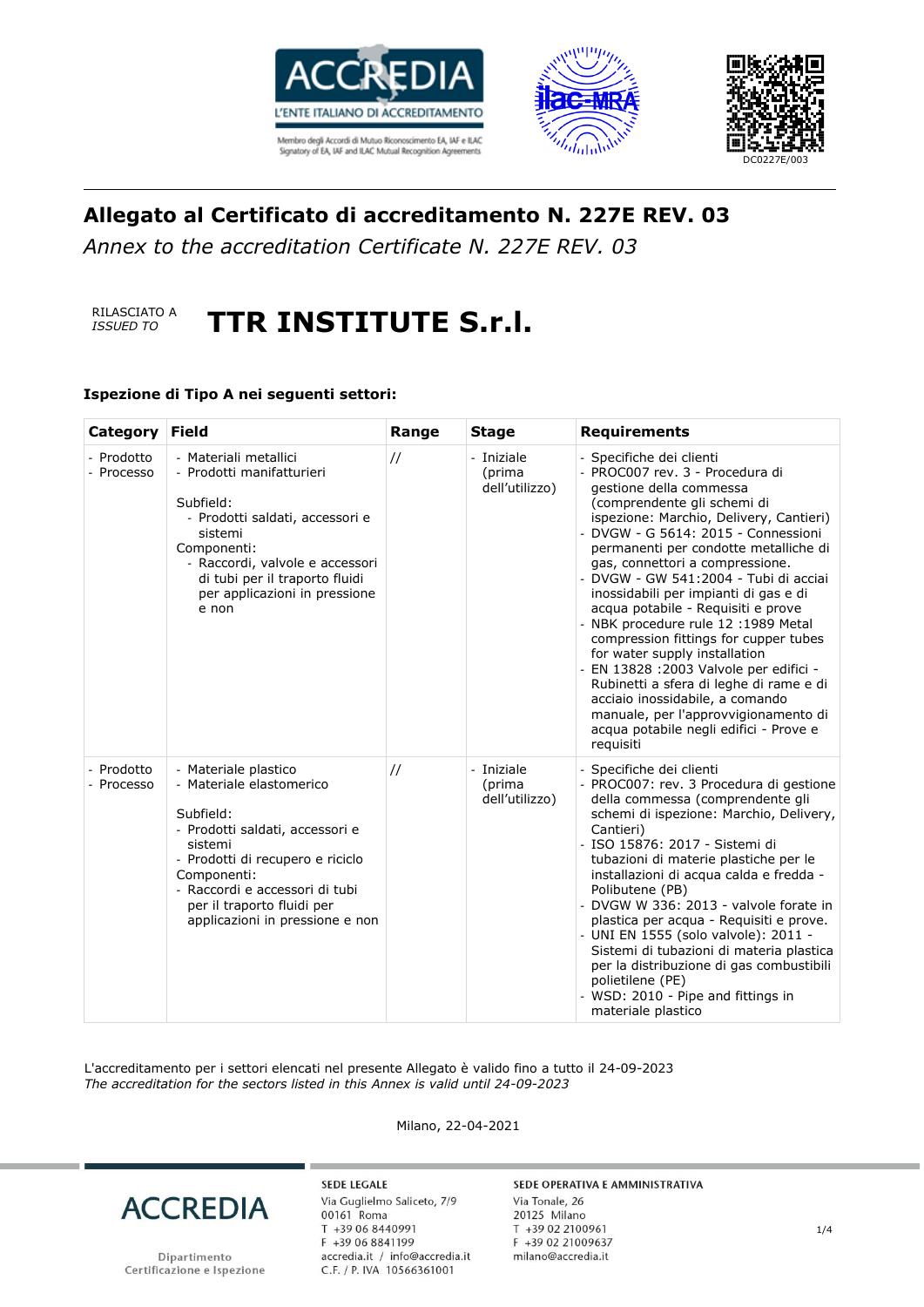





*Annex to the accreditation Certificate N. 227E REV. 03*

| - Processo | - Materiale plastico<br>- Materiale elastomerico<br>Subfield:<br>- Processi di saldatura<br>- Prove distruttive e non<br>- Collaudi                            | $\frac{1}{2}$                                                                    | - Iniziale<br>(prima<br>dell'utilizzo)<br>- Collaudi | - Specifiche dei clienti<br>- UNI 10520:2010 - Saldatura di<br>materie plastiche - Saldatura ad<br>elementi termici per contatto.<br>Saldatura di giunti testa a testa di tubi<br>e/o raccordi in polietilene per il<br>trasporto di gas combustibili, di acqua<br>e di altri fluidi in pressione.                                                                                                                                                                                                                                                                                                                                                                                                                                                                                                                                                                                                                                                                                                                                                                                  |
|------------|----------------------------------------------------------------------------------------------------------------------------------------------------------------|----------------------------------------------------------------------------------|------------------------------------------------------|-------------------------------------------------------------------------------------------------------------------------------------------------------------------------------------------------------------------------------------------------------------------------------------------------------------------------------------------------------------------------------------------------------------------------------------------------------------------------------------------------------------------------------------------------------------------------------------------------------------------------------------------------------------------------------------------------------------------------------------------------------------------------------------------------------------------------------------------------------------------------------------------------------------------------------------------------------------------------------------------------------------------------------------------------------------------------------------|
| - Processo | - Materiale plastico<br>- Materiale elastomerico<br>Subfield:<br>- Componenti plastici e metallici<br>- Tubazioni flessibili per impianti<br>di acqua potabile | $\frac{1}{2}$                                                                    | - Iniziale<br>(prima<br>dell'utilizzo)               | - Specifiche dei clienti<br>- Evaluation Criteria Document for<br>plastics and other organic materials in<br>contact with drinking water<br>- (KTW-BWGL) - General part dated<br>2020<br>- Evaluation criteria for plastics and<br>other organic materials in contact with<br>drinking water<br>- DVGW CERT GmbH ZP0800 and DVGW<br>CERT GmbH ZP1000<br>- EN 13618:2016: Tubazioni flessibili<br>per impianti di acqua potabile -<br>Requisiti funzionali e metodi di prova<br>- General conditions for VA-Approval<br>VA-G-02 2015.04.14<br>- Inspection guidelines version 3.2 13<br>August 2018. Danish Transport,<br>Construction and Housing Agency's<br>Executive Order on placement on<br>market and sale of building<br>components that come into contact<br>with drinking water. BEK 1007 of 29<br>June 2016 and the guidelines of the<br>GDV scheme<br>- Information on supervising control of<br>sanitary products with SINTEF Product<br>Certificate PROSJEKT / SAK,<br>102017560 (2018-08-30)<br>- CR 074 Production control for drinking<br>water products_2018-10-10 |
| - Processo | - Alimentare<br>Subfield:<br>- Articoli ed imballaggi a uso<br>alimentare                                                                                      | - Ispezioni<br>su<br>prodotti<br>in<br>materiale<br>plastico,<br>in<br>materiale | - Iniziale<br>(prima<br>dell'utilizzo)               | - Specifiche del cliente                                                                                                                                                                                                                                                                                                                                                                                                                                                                                                                                                                                                                                                                                                                                                                                                                                                                                                                                                                                                                                                            |

L'accreditamento per i settori elencati nel presente Allegato è valido fino a tutto il 24-09-2023 *The accreditation for the sectors listed in this Annex is valid until 24-09-2023*



Dipartimento Certificazione e Ispezione

**SEDE LEGALE** Via Guglielmo Saliceto, 7/9 00161 Roma T +39 06 8440991 F +39 06 8841199 accredia.it / info@accredia.it<br>C.F. / P. IVA 10566361001

Milano, 22-04-2021

#### SEDE OPERATIVA E AMMINISTRATIVA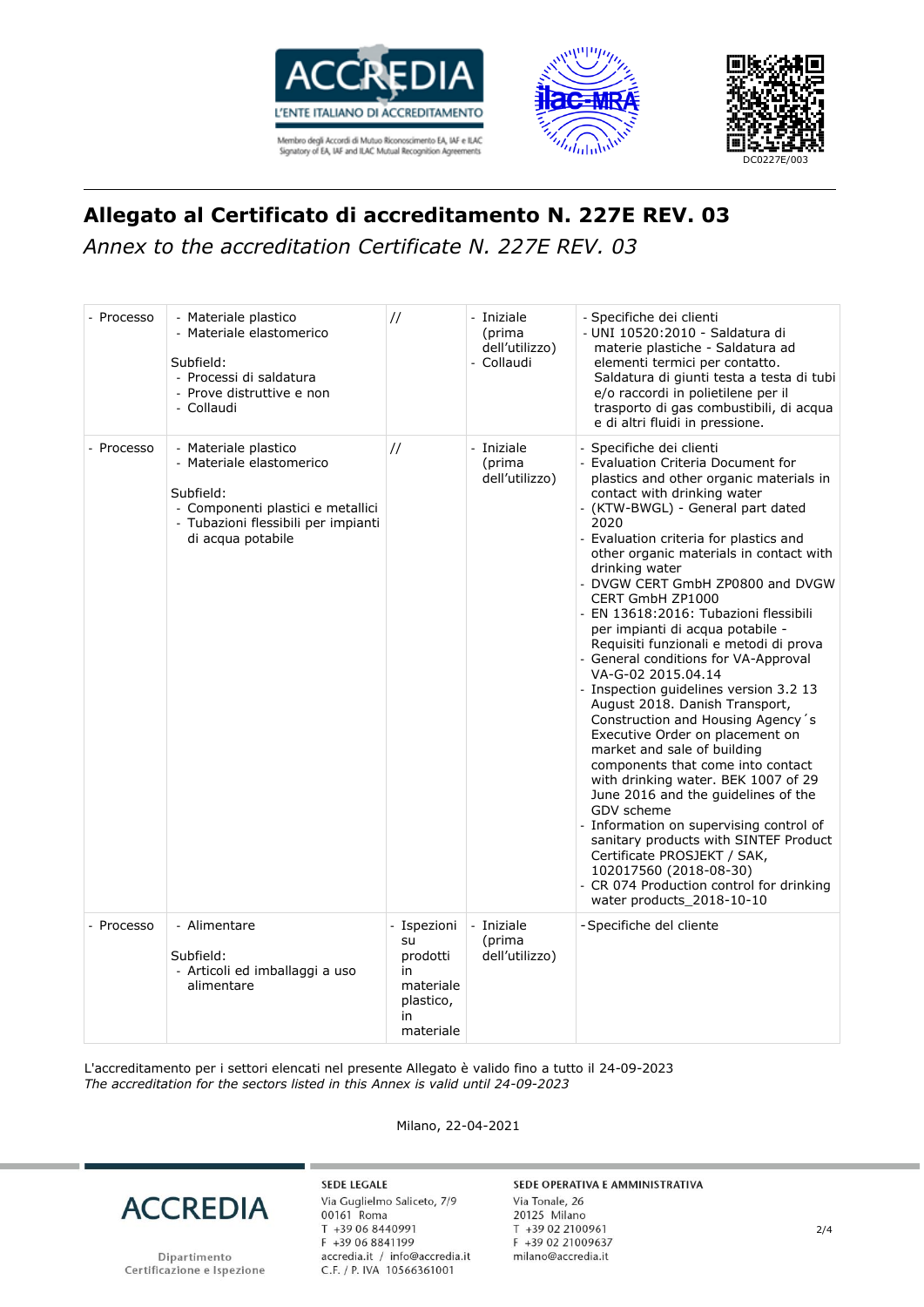





*Annex to the accreditation Certificate N. 227E REV. 03*

|  | metallico<br>carta e<br>vetro |  |
|--|-------------------------------|--|
|--|-------------------------------|--|

### *Inspection of Type A in the following sectors:*

| Category Field         |                                                                                                                                                                                                                                                                                                | Range             | <b>Stage</b>                           | <b>Requirements</b>                                                                                                                                                                                                                                                                                                                                                                                                                                                                                                                                                                                                      |
|------------------------|------------------------------------------------------------------------------------------------------------------------------------------------------------------------------------------------------------------------------------------------------------------------------------------------|-------------------|----------------------------------------|--------------------------------------------------------------------------------------------------------------------------------------------------------------------------------------------------------------------------------------------------------------------------------------------------------------------------------------------------------------------------------------------------------------------------------------------------------------------------------------------------------------------------------------------------------------------------------------------------------------------------|
| - Product<br>- Process | - Plastic material<br>Subfield:<br>- Welded products,<br>accessories and systems<br>Components:<br>- Couplings, valves and<br>accessories for pipes for<br>transport of fluid for<br>pressure and non-pressure<br>appliances                                                                   | $\frac{1}{2}$     | - Initial (before<br>use)              | - Client specifications<br>- PROC007 rev. 3 - Procedure for the<br>management of the order (including<br>the inspection schemes: Mark,<br>Delivery, Sites)<br>- DVGW - G 5614: 2015 - Permanent<br>connections for metal conduits for<br>gas. Compression connectors.<br>- DVGW - GW 541:2004 - Stainless<br>steel pipes for gas and drinking water<br>systems - tests and requirements<br>- NBK procedure rule 12:1989 - Metal<br>compression fittings for copper pipes<br>for water supply installation<br>- DVGW - GW 541:2004 - Stainless<br>steel pipes for drinking water in<br>buildings - tests and requirements |
| - Product<br>- Process | - Plastic material<br>- Elastomeric material<br>Subfield:<br>- Welded products, accessories<br>and systems<br>- Retrieved and recycled<br>products<br>Components:<br>- Couplings, valves and<br>accessories for pipes for<br>transport of water for<br>pressure and non-pressure<br>appliances | $^{\prime\prime}$ | - Initial (before<br>use)              | - Client specifications<br>- PROC007: rev. 3 - Procedure for the<br>management of the order (including<br>the inspection schemes: Mark,<br>Delivery and Sites)<br>- ISO 15876: 2017 - Plastic pipes for<br>hot and cold water systems -<br>Polybutene (PB)<br>- DVGW W 336: 2013 - plastic<br>perforated valves for water - tests<br>and requirements.<br>- UNI EN 1555 (only valves): 2011 -<br>Plastic piping systems for the<br>distribution of combustible<br>polyethylene gas (PE)<br>WSD: 2010 - Plastic piping and<br>fittings                                                                                    |
| - Process              | - Plastic material<br>- Elastomeric material                                                                                                                                                                                                                                                   | $\frac{1}{2}$     | - Initial (before<br>use)<br>- Testing | - UNI 10520:2010 - Welding of plastic<br>material - welding of thermal<br>elements for contact. Welding of head                                                                                                                                                                                                                                                                                                                                                                                                                                                                                                          |

L'accreditamento per i settori elencati nel presente Allegato è valido fino a tutto il 24-09-2023 *The accreditation for the sectors listed in this Annex is valid until 24-09-2023*

Milano, 22-04-2021



Dipartimento Certificazione e Ispezione

**SEDE LEGALE** Via Guglielmo Saliceto, 7/9 00161 Roma T +39 06 8440991 F +39 06 8841199 accredia.it / info@accredia.it<br>C.F. / P. IVA 10566361001

#### SEDE OPERATIVA E AMMINISTRATIVA